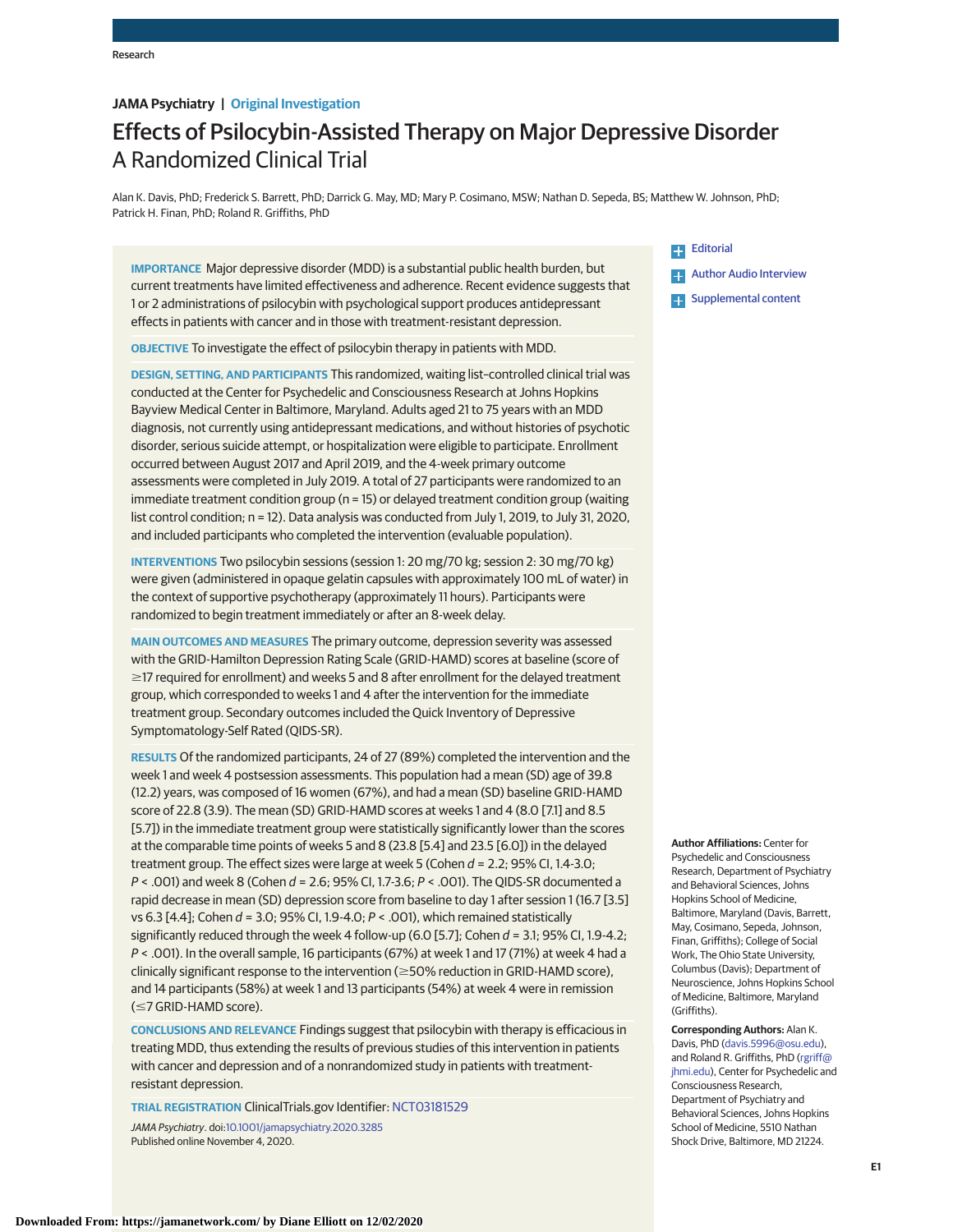ajor depressive disorder (MDD) is a substantial public health concern, affecting more than 300 million individuals worldwide. Depression is the number one cause of disability, $1$  and the relative risk of all-cause mortality for those with depression is 1.7 times greater than the risk for the general public.<sup>2</sup> In the United States, approximately 10% of the adult population has been diagnosed with MDD in the past 12 months,<sup>3</sup> and the yearly economic burden of MDD is estimated to be \$210 billion.<sup>4</sup>

Although effective pharmacotherapies for depression are available, these drugs have limited efficacy, produce adverse effects, and are associated with patient adherence problems.<sup>5</sup> Although many patients with depression showed reduced or remitted symptoms after treatment with existing pharmacotherapies,<sup>6</sup> approximately 30% to 50% of patients did not respond fully and as many as 10% to 30% of patients were considered treatment-resistant, resulting in average effects that were only modestly larger than the effects of placebo.7,8

Most of the current pharmacotherapies for MDD, including the widely used selective serotonin reuptake inhibitors, increase levels of brain monoamine neurotransmitters such as serotonin and norepinephrine (typically by blocking reuptake).<sup>6</sup> A growing body of evidence suggests that newer ketamine-like medications exert therapeutic efficacy in MDD through effects on glutamate neurotransmission.<sup>9,10</sup> Ketamine hydrochloride, a nonselective *N*-methyl-Daspartate receptor antagonist, is the most well-researched of these newer medications. Several studies have demonstrated the efficacy of a single ketamine infusion in rapidly (within hours) reducing depression symptoms and, when effective, lasting from a few days to about 2 weeks.<sup>10,11</sup> However, ketamine has high abuse liability, and its administration involves moderate physiological risk that requires medical monitoring.<sup>12</sup>

The combined serotonergic and glutamatergic action of psilocybin<sup>13-15</sup> (a classic hallucinogen) and the preliminary evidence of the antidepressant effects of psilocybinassisted therapy (among patients with life-threatening cancer or patients with treatment-resistant depression)<sup>16-18</sup> indicate the potential of psilocybin-assisted therapy as a novel antidepressant intervention.<sup>19</sup> Moreover, psilocybin has lower addiction liability and toxic effects compared with ketamine<sup>20-22</sup> and is generally not associated with long-term perceptual, cognitive, or neurological dysfunction.<sup>23</sup>

The substantial negative public health impact of MDD underscores the importance of conducting more research into drugs with rapid and sustained antidepressant effects. Current pharmacotherapies for depression have variable efficacy and unwanted adverse effects. Novel antidepressants with rapid and sustained effects on mood and cognition could represent a breakthrough in the treatment of depression and may potentially improve or save lives. Therefore, the primary objective of this randomized clinical trial was to investigate the effect of psilocybin therapy in patients with MDD.

#### **Key Points**

**Question** Is psilocybin-assisted therapy efficacious among patients with major depressive disorder?

**Findings** In this randomized clinical trial of 24 participants with major depressive disorder, participants who received immediate psilocybin-assisted therapy compared with delayed treatment showed improvement in blinded clinician rater–assessed depression severity and in self-reported secondary outcomes through the 1-month follow-up.

**Meaning** This randomized clinical trial found that psilocybin-assisted therapy was efficacious in producing large, rapid, and sustained antidepressant effects in patients with major depressive disorder.

# Method

This randomized, waiting list–controlled clinical trial was conducted at the Center for Psychedelic and Consciousness Research in Baltimore, Maryland. The Johns Hopkins Medicine Institutional Review Board approved this trial (the protocol is included in [Supplement 1\)](https://jamanetwork.com/journals/jama/fullarticle/10.1001/jamapsychiatry.2020.3285?utm_campaign=articlePDF%26utm_medium=articlePDFlink%26utm_source=articlePDF%26utm_content=jamapsychiatry.2020.3285). Written informed consent was obtained from all participants.

# Study Design and Participants

This trial of psilocybin therapy included participants with moderate or severe MDD episodes, as assessed with the Structured Clinical Interview for DSM-5 (SCID-5)<sup>24</sup> and the GRID-Hamilton Depression Rating Scale (GRID-HAMD; a score of ≥17 was required for enrollment).<sup>25,26</sup> Eligible candidates were aged 21 to 75 years who self-reported no current pharmacotherapy for depression at trial screening. To avoid the confounding effects and potential interactions of concurrent antidepressant use, candidates were required to refrain from using antidepressants (eg, selective serotonin reuptake inhibitors) for at least 5 half-lives before the screening and up to 4 months after enrollment (through the completion of the primary outcome assessment). However, the decision to taper off and/or continuing not to take their medications during the study was made by the individuals and their prescribing physicians and not by study personnel. Additional eligibility requirements included being medically stable with no uncontrolled cardiovascular conditions; having no personal or family history (first or second degree) of psychotic or bipolar disorders; and, for women, being nonpregnant, being non-nursing, and agreeing to use contraception. Individuals with a moderate or severe alcohol or other drug use disorder (including nicotine) in the past year, as defined by *Diagnostic and StatisticalManual ofMental Disorders* (Fifth Edition) (*DSM-5*) criteria, were excluded, as were individuals with substantial lifetime use (>10 total) or recent use (past 6 months) of ketamine or classic hallucinogens, such as psilocybincontainingmushrooms or lysergic acid diethylamide (eMethods in [Supplement 2\)](https://jamanetwork.com/journals/jama/fullarticle/10.1001/jamapsychiatry.2020.3285?utm_campaign=articlePDF%26utm_medium=articlePDFlink%26utm_source=articlePDF%26utm_content=jamapsychiatry.2020.3285).

Participants were enrolled between August 2017 and April 2019, and the 4-week primary outcome assessments were completed in July 2019. Recruitment was carried out through flyers, print advertisements, internet forums, social media, and the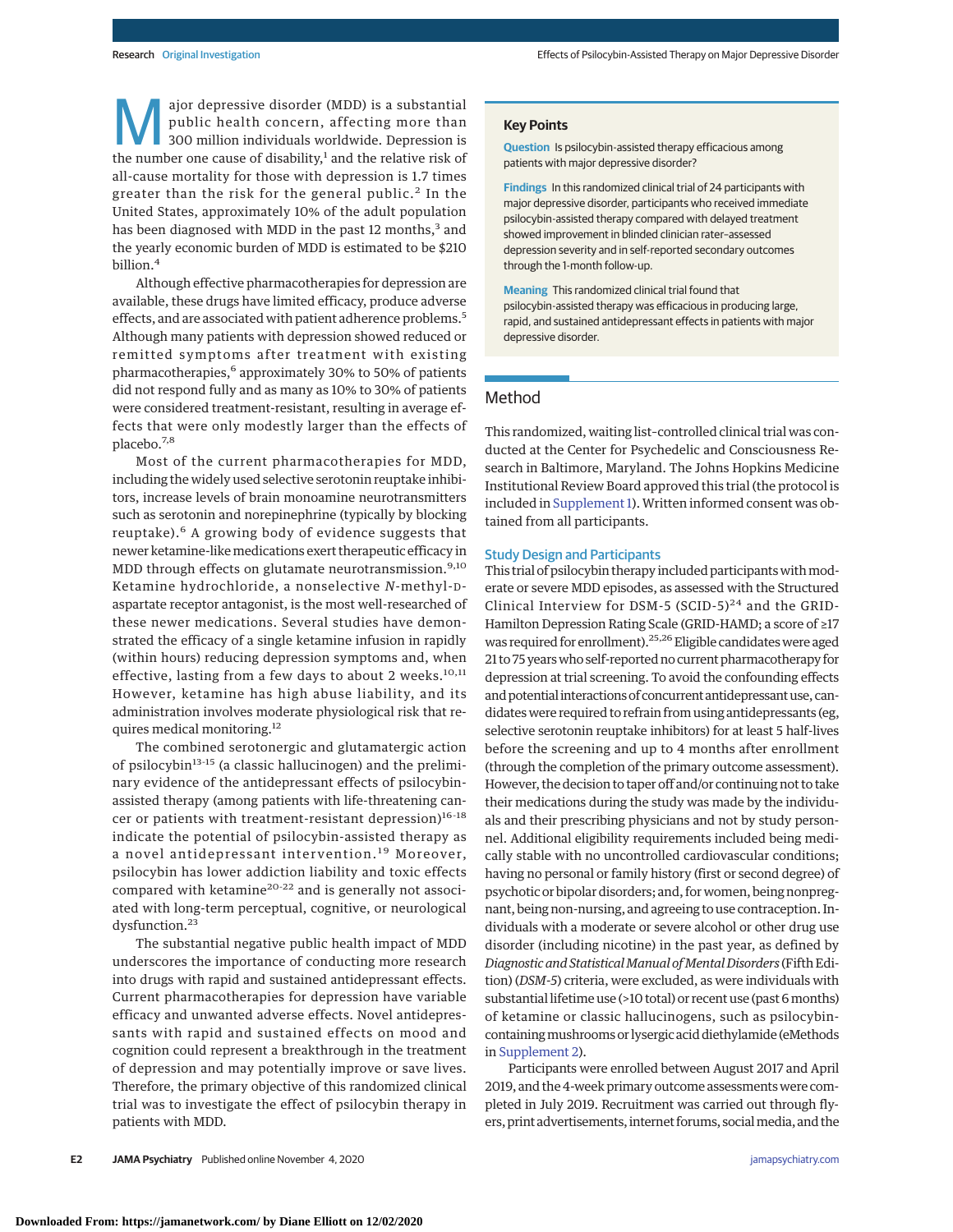study website. Of the 870 individuals screened by telephone or electronic screening survey, 70 went on to undergo in-person medical and psychological screening, 43 were disqualified, and 27qualified andwere enrolled in the study. After screening, baseline assessments, and enrollment, 27 participants were randomized to either the immediate treatment group or the delayed treatment group (ie, the waiting list control condition). The use of a delayed treatment control was chosen to differentiate the psilocybin intervention from spontaneous symptom improvement. The delay interval was 8 weeks, after which participants in the delayed treatment group underwent all study assessments and entered the study intervention period. Randomization to the immediate treatment and delayed treatment groups occurred after screening andbaseline assessments (Figure 1).Participants were randomized using urn randomization,<sup>27</sup> balancing for sex, age, depression severity at screening (assessed using the GRID-HAMD), and level of treatment resistance (assessed using the Maudsley Staging Method).<sup>28</sup> One of us (F.S.B.), who was not involved in participant screening or enrollment, performed urn randomization using the randPack library, version 1.32.0,<sup>29</sup> in the R Statistical Software package (R Foundation for Statistical Computing).30

Participants received no monetary compensation for undergoing the intervention. However, participants received a total of \$200 for completing 2 magnetic resonance imaging sessions.

## Immediate Treatment Condition

The intervention period was 8 weeks and involved at least 18 in-person visits, including 2 daylong psilocybin administration sessions (Figure 2). Consistent with previous studies using psilocybin,<sup>16,31</sup> the visit schedule included preparatory meetings (8 hours in total) with 2 session facilitators before the first psilocybin session as well as follow-up meetings after psilocybin sessions (2-3 hours in total) (eMethods in [Supple](https://jamanetwork.com/journals/jama/fullarticle/10.1001/jamapsychiatry.2020.3285?utm_campaign=articlePDF%26utm_medium=articlePDFlink%26utm_source=articlePDF%26utm_content=jamapsychiatry.2020.3285)[ment 2\)](https://jamanetwork.com/journals/jama/fullarticle/10.1001/jamapsychiatry.2020.3285?utm_campaign=articlePDF%26utm_medium=articlePDFlink%26utm_source=articlePDF%26utm_content=jamapsychiatry.2020.3285). Session facilitators were study staff with varying educational levels (ie, bachelor's, master's, doctorate, and medical degrees) and professional disciplines (eg, social work, psychology, and psychiatry). After the preparation meetings, 2 psilocybin administration sessions were conducted a mean of 1.6 weeks apart (no statistically significant differences were found between conditions; eResults in [Supplement 2\)](https://jamanetwork.com/journals/jama/fullarticle/10.1001/jamapsychiatry.2020.3285?utm_campaign=articlePDF%26utm_medium=articlePDFlink%26utm_source=articlePDF%26utm_content=jamapsychiatry.2020.3285). The psilocybin dose was moderately high (20 mg/70 kg) in session 1 and was high (30 mg/70 kg) in session 2. Procedures for psilocybin administration and the conduct of the sessions were similar to procedures used in previous and ongoing studies with psilocybin (eMethods in [Supplement 2\)](https://jamanetwork.com/journals/jama/fullarticle/10.1001/jamapsychiatry.2020.3285?utm_campaign=articlePDF%26utm_medium=articlePDFlink%26utm_source=articlePDF%26utm_content=jamapsychiatry.2020.3285) at the Center for Psychedelic and Consciousness Research.<sup>16,32,33</sup>

Psilocybin was administered in opaque gelatin capsules with approximately 100 mL water. Both facilitators were present in the room and available to respond to participants' physical and emotional needs during the day-long session, with the exception of short breaks taken by 1 facilitator at a time. During the session, participants were instructed to lie on a couch in a living room–like environment, and facilitators encouraged participants to focus their attention inward and stay with any experience that arose. To enhance inward reflection, music was played (the playlist is provided in the eMethods in



<sup>a</sup> After completing the prescreening questionnaire, people were deemed ineligible if they were currently using antidepressant medication (n = 157); lived outside reasonable commuting distance (n = 161); did not meet criteria for the magnetic resonance imaging scans (n = 99); had a first- or second-degree relative with a diagnosis of schizophrenia spectrum, bipolar I or II, or other psychotic disorder ( = 77); had a recent history of substance use disorder (n = 50); opted out of in-person screening (n = 38); were not in a current depressive episode (n = 37); were more than 25% beyond the upper or lower range of recommended body weight (n = 32); had a medically significant suicide attempt (n = 30); had lifetime hallucinogen use that exceeded the exclusion threshold (n = 30); if major depressive disorder (MDD) was not primary psychiatric diagnosis (n = 18); if they had a medical exclusion (n = 11); had exclusionary use of nonserotonergic psychoactive medication (n = 11); or failed to respond to electroconvulsive therapy during current depressive episode (n = 4). Forty-five people were ineligible for other reasons.

- People were deemed ineligible during in-person screening if they had a psychiatric condition judged to be incompatible with establishment of rapport or safe exposure to psilocybin (n = 17); did not have confirmed DSM-5 diagnosis of MDD (n = 7); had a recent history of moderate to severe substance use disorder ( $n = 5$ ); were at high risk for suicidality ( $n = 3$ ); disagreed with study procedures (n = 3); had a baseline GRID Hamilton Depression Rating Scale score lower than the eligibility threshold of 17 (n = 2); had cardiovascular conditions (n = 2); had lifetime hallucinogen use that exceeded the exclusion threshold ( $n = 2$ ); were currently taking serotonergic medication (n = 1); or were more than 25% beyond the upper and lower range of recommended body weight (n = 1).
- $\epsilon$  Dropped out of the study due to anticipatory anxiety about the upcoming first psilocybin session.
- <sup>d</sup> Dropped out of study due to sleep difficulties. Sleep difficulties were also reported at screening, and it was not clear whether sleep difficulties were exacerbated by the intervention.
- <sup>e</sup> Participant showed a marked reduction in depression symptoms immediately following the first psilocybin session and chose not to proceed with the intervention.

[Supplement 2\)](https://jamanetwork.com/journals/jama/fullarticle/10.1001/jamapsychiatry.2020.3285?utm_campaign=articlePDF%26utm_medium=articlePDFlink%26utm_source=articlePDF%26utm_content=jamapsychiatry.2020.3285), and participants were instructed to wear eyeshades and headphones.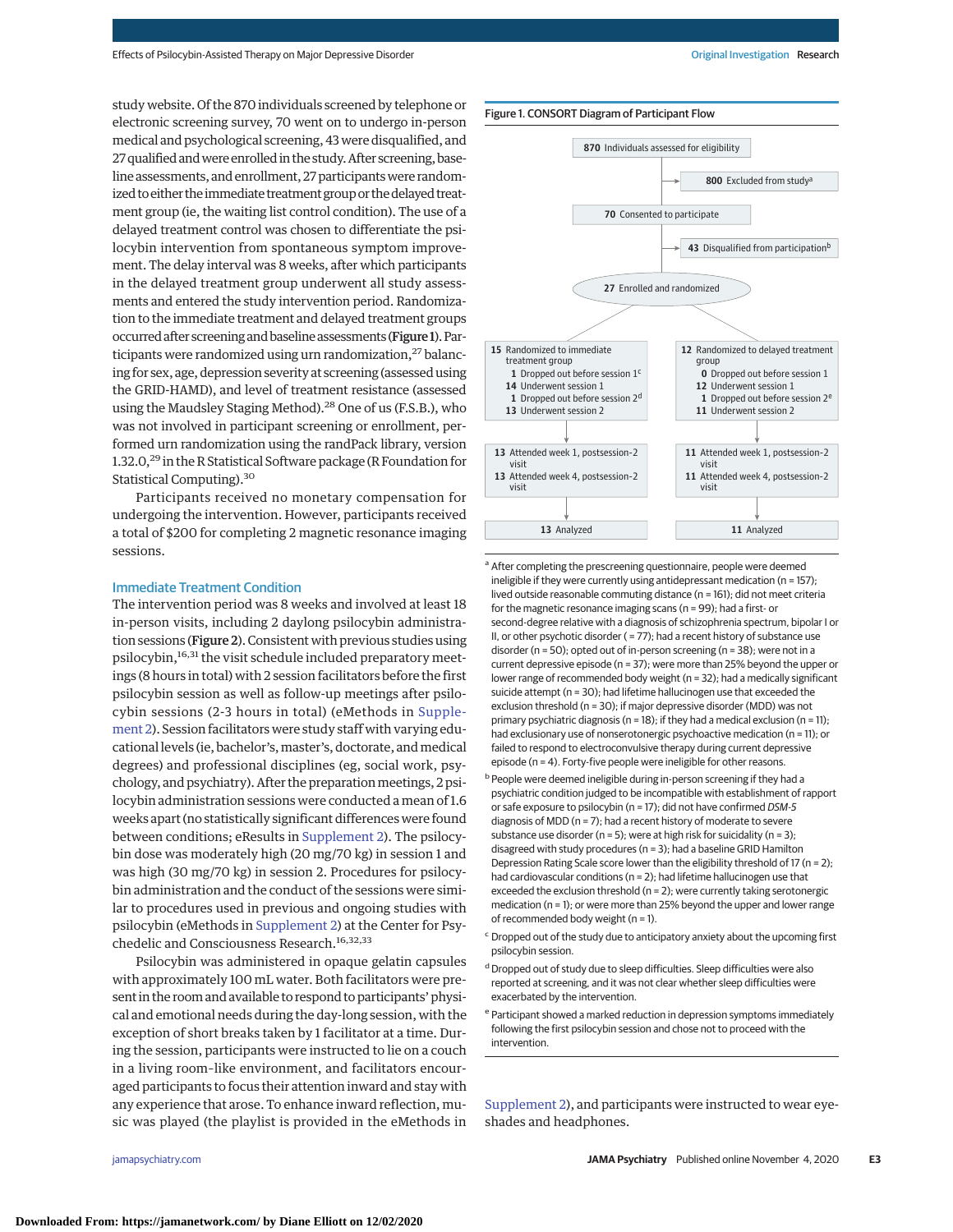

#### Figure 2. Study Timeline From Baseline Assessment and Screening to the 4-Week Postsession-2 Follow-up Visit



# Delayed Treatment Condition

For safety during the 8-week delay period of the delayed treatment group, participants were monitored weekly by in-person assessment or brief telephone calls. In weeks 5 and 8, participants attended an in-person visit and underwent the GRID-HAMD assessment and other study measures. In other weeks of the delay period, participants received telephone calls that included a brief check-in and assessment for self-reported suicidal ideation or behavior and depression symptoms. All assessments during the delay period were administered by study staff who were not lead facilitators. At the end of the delay period, all participants in the delayed treatment group completed the same intervention as the participants in the immediate treatment group.

#### Outcome Assessments

Screening evaluation included a preliminary questionnaire administered via telephone or an online survey as well as an inperson medical history and physical examination, electrocardiogram, routinemedical blood and urinalysis laboratory tests, and structured assessments (eg, SCID-5, SCID-5 Screening Personality Questionnaire, SCID-5 Personality Disorders, and Personality Assessment Inventory).<sup>24,34-36</sup>

The primary outcome measure was the GRID-HAMD,<sup>37</sup> a version of the 17-item Hamilton Depression Rating Scale that has high reliability and validity.<sup>26</sup> The GRID-HAMD was administered by blinded clinician raters via telephone at baseline and at postrandomization weeks 5 and 8 for participants in the delayed treatment group and at the weeks 1 and 4 follow-up visits after the second psilocybin session for participants in both the immediate treatment and delayed treatment groups. The primary between-group end point comparison was at weeks 5 and 8 between the immediate treatment and delayed treatment groups (Figure 2). The primary within-group end point comparison was between baseline and weeks 1 and 4 postsession 2 follow-up visits in both groups.

Severity of depression was assessed using the total GRID-HAMD score (0-7: no depression; 8-16: mild depression; 17-23: moderate depression; ≥24: severe depression).<sup>38</sup> A clinically significant response was defined as 50% or greater decrease from baseline; symptom remission was defined as a score of 7 or lower. The GRID-HAMD assessment was audiorecorded to examine interrater reliability (eMethods in [Supplement 2\)](https://jamanetwork.com/journals/jama/fullarticle/10.1001/jamapsychiatry.2020.3285?utm_campaign=articlePDF%26utm_medium=articlePDFlink%26utm_source=articlePDF%26utm_content=jamapsychiatry.2020.3285). Interrater reliability for all depression assessments (through postsession week 4) was 85%. Rapid and sustained antidepressant effects were examined at baseline; at day 1 and week 1 of postsession-1 follow-up; and at day 1, week 1, and week 4 postsession-2 follow-up using the Quick Inventory of Depressive Symptomatology–Self-Report (QIDS-SR; score range: 0-27, with higher scores indicating very severe depression).<sup>39</sup>

Descriptions of secondary outcome measures and timing of assessment are provided in the eMethods in [Supple](https://jamanetwork.com/journals/jama/fullarticle/10.1001/jamapsychiatry.2020.3285?utm_campaign=articlePDF%26utm_medium=articlePDFlink%26utm_source=articlePDF%26utm_content=jamapsychiatry.2020.3285)[ment 2.](https://jamanetwork.com/journals/jama/fullarticle/10.1001/jamapsychiatry.2020.3285?utm_campaign=articlePDF%26utm_medium=articlePDFlink%26utm_source=articlePDF%26utm_content=jamapsychiatry.2020.3285) Secondary outcome measures for depressive symptoms were the Beck Depression Inventory II (score range: 0-63, with higher scores indicating severe depression) $40$ and the 9-item Patient Health Questionnaire (score range: 0-27, with higher scores indicating severe depression). $41$ The Columbia-Suicide Severity Rating Scale (severity of ideation subscale score range: 0-5, with higher scores indicating presence of ideation with at least some intent to die) $42,43$ was completed at every visit to assess for potentially worsening suicidal ideation throughout the trial. Anxiety symptoms were measured using the clinician-administered Hamilton Anxiety Rating Scale (score range: 0-56, with higher scores indicating severe anxiety) $44$  and the State-Trait Anxiety Index (score range: 0-80, with higher scores indicating greater anxiety).<sup>45</sup> Blood pressure and heart rate were examined before and during the psilocybin sessions.

### Statistical Analysis

Data analysis was conducted on participants who completed the intervention (evaluable population). A previous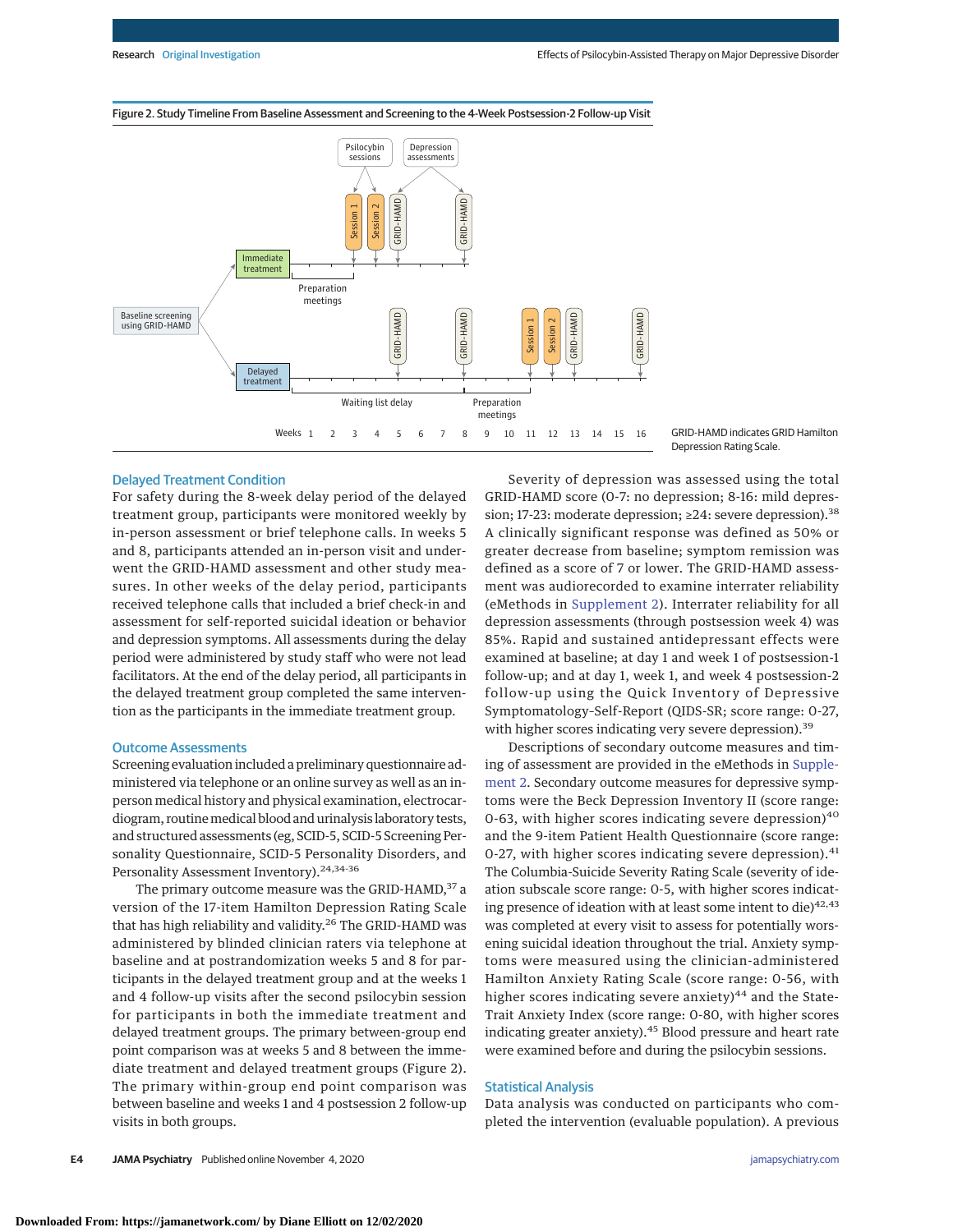Table. Characteristics of the Overall Sample and Comparison of Baseline Demographic and Background Characteristics Between Participants in the Immediate and Delayed Treatment Condition Groups

|                                                                                                                      | No. (%)                             |                                      |                                           |                                  |                        |
|----------------------------------------------------------------------------------------------------------------------|-------------------------------------|--------------------------------------|-------------------------------------------|----------------------------------|------------------------|
| Characteristic                                                                                                       | <b>Overall sample</b><br>$(N = 24)$ | Immediate<br>treatment<br>$(n = 13)$ | <b>Delayed</b><br>treatment<br>$(n = 11)$ | $x^2$ or t<br>Value <sup>a</sup> | $P$ value <sup>a</sup> |
| Age, mean (SD), y                                                                                                    | 39.8 (12.2)                         | 43.6 (13.0)                          | 35.2(9.9)                                 | $-1.8$                           | .08                    |
| Time with depression, mean (SD), y                                                                                   | 21.5(12.2)                          | 23.5(12.7)                           | 19.2(11.8)                                | $-0.86$                          | .40                    |
| Time in current major depressive<br>episode, mean (SD), mob                                                          | 24.4 (22.0)                         | 25.9 (22.4)                          | 22.6(22.5)                                | $-0.36$                          | .39                    |
| Lifetime psychedelic use                                                                                             | 0.8(1.9)                            | 0.5(1.7)                             | 1.3(2.2)                                  | 1.02                             | .32                    |
| Female sex                                                                                                           | 16(67)                              | 9(69)                                | 7(64)                                     | 1.34                             | .39                    |
| Heterosexual orientation                                                                                             | 21(96)                              | 13 (100)                             | 8(89)                                     | 1.51                             | .41                    |
| White race/ethnicity                                                                                                 | 22(92)                              | 13 (100)                             | 9(82)                                     | 2.58                             | .20                    |
| <b>Educational level</b>                                                                                             |                                     |                                      |                                           |                                  |                        |
| <college< td=""><td>2(8)</td><td>0(0)</td><td>2(18)</td><td rowspan="5">4.32</td><td rowspan="5">.41</td></college<> | 2(8)                                | 0(0)                                 | 2(18)                                     | 4.32                             | .41                    |
| Associate's degree                                                                                                   | 2(8)                                | 1(8)                                 | 1(9)                                      |                                  |                        |
| Bachelor's degree                                                                                                    | 14(58)                              | 7(54)                                | 7(64)                                     |                                  |                        |
| Master's degree                                                                                                      | 4(17)                               | 3(23)                                | 1(9)                                      |                                  |                        |
| Advanced degree                                                                                                      | 2(8)                                | 2(15)                                | 0(0)                                      |                                  |                        |
| Marital status                                                                                                       |                                     |                                      |                                           |                                  |                        |
| Married/living with partner                                                                                          | 11(46)                              | 6(46)                                | 5(46)                                     | 0.94                             | > 99                   |
| Divorced/separated                                                                                                   | 1(4)                                | 1(8)                                 | 0(0)                                      |                                  |                        |
| Never married                                                                                                        | 12(50)                              | 6(46)                                | 6(55)                                     |                                  |                        |
| <b>Employment status</b>                                                                                             |                                     |                                      |                                           |                                  |                        |
| Full-time                                                                                                            | 15(63)                              | 8(62)                                | 7(64)                                     | 1.13                             | .73                    |
| Part-time                                                                                                            | 4(17)                               | 3(23)                                | 1(9)                                      |                                  |                        |
| Unemployed                                                                                                           | 5(21)                               | 2(15)                                | 3(27)                                     |                                  |                        |

 $a \chi^2$ , t, and P values refer to tests for differences between the immediate treatment and delayed treatment conditions.

study of psilocybin<sup>16</sup> found a large effect of a high psilocybin dose (compared with a low dose) on reducing GRID-HAMD scores (Cohen *d* = 1.30). Assuming a similar large effect size with 24 participants, nearly 100% power was calculated to detect a statistically significant effect of psilocybin on change in depressive symptoms.

No primary outcome data were missing. Descriptive statistics for demographic and background characteristics for all study variables were calculated and compared between study conditions using a 2-sample *t*test for continuous variables and  $a \chi^2$  test for all remaining variables. A repeated-measures analysis of variance with time (baseline, week 5, and week 8) and condition (immediate treatment and delayed treatment) as factors was used to examine changes in the primary depression outcome (GRID-HAMD score).

Follow-up planned comparisons included independent samples *t* tests to compare week 1 with week 4 GRID-HAMD scores in the immediate treatment condition group (corresponding to the week 5 and week 8 time points in the delayed treatment condition group). Within-participant ( $n = 24$ ) treatment effect was examined using *t* tests comparing GRID-HAMD scores at baseline with scores at week 1 and week 4 postsession-2 follow-up. Rapid and sustained antidepressant effects were examined using *t* tests comparing QIDS-SR scores between baseline and day 1 postsession-1 and between baseline and week 4 postsession-2 follow-up. Effect sizes for the independent samples *t*tests were calculated using the Cohen*d*statistic, and effect sizes for the repeated-measures analysis of variance were calculated using the partial eta squared  $(\eta_p^2)$  statistic. Further primary outcomes included a descriptive analysis of the percentage of participants who met the criterion for clinically significant response and remission in the sample.

All statistical tests used a *P* < .05 to determine statistical significance. Data analysis was conducted from July 1, 2019, to July 31, 2020, using SPSS, version 25 (IBM).<sup>46</sup> Data analysis plans for secondary outcomes are reported in the eMethods in [Supplement 2.](https://jamanetwork.com/journals/jama/fullarticle/10.1001/jamapsychiatry.2020.3285?utm_campaign=articlePDF%26utm_medium=articlePDFlink%26utm_source=articlePDF%26utm_content=jamapsychiatry.2020.3285)

# Results

A total of 27 participants were randomized, of whom 24 (89%) completed the intervention as well as the postsession assessments at weeks 1 and 4; specifically, 13 were randomized to the immediate treatment group and 11 to the delayed treatment group (Figure 1). The Table shows the demographic characteristics for the 24 participants, among whom were 16 women (67%) and 8 men (33%), with a mean (SD) age of 39.8 (12.2) years and a mean (SD) baseline GRID-HAMD score of 22.8 (3.9). An examination of the differences in stratification variables as a function of the treatment condition indicated no statistically significant differences between conditions (mean [SD] months in current major depressive episode: immediate treatment, 25.9 [22.4]; delayed treatment, 22.6 [22.5]; *P* = .39) (Table).

bMajor depressive episode was defined by the DSM-5.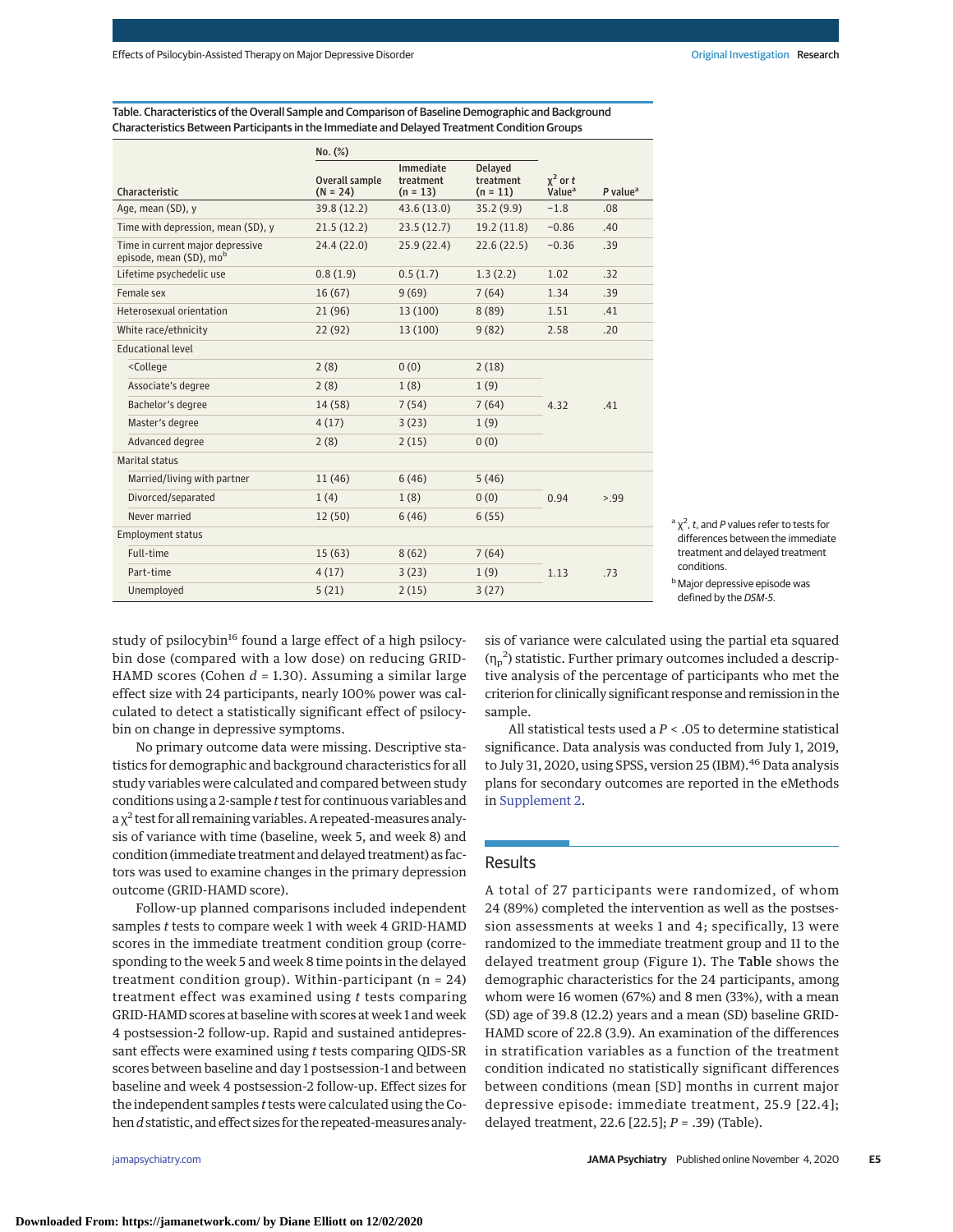Figure 3. Comparison of GRID Hamilton Depression Rating Scale (GRID-HAMD) Scores Between the Delayed Treatment and Immediate Treatment Groups



Data points are presented as mean (SD). In the immediate treatment group (n = 13), weeks 5 and 8 correspond to weeks 1 and 4 after the psilocybin session 2. In the delayed treatment group (n = 11), weeks 5 and 8 are prepsilocybin assessments obtained during the delay period. Effect sizes (Cohen d with 95% CI) and P values reflect the results of a 2-sample t test between the 2 groups at week 5 (Cohen d = 2.2; 95% CI, 1.4-3.0; P < .001) and week 8 (Cohen d = 2.6; 95% CI, 1.7-3.6; P < .001).

A statistically significant time by condition interaction effect on GRID-HAMD was found  $(\eta_p^2 = 0.57; 90\% \text{ CI}, 0.38-$ 0.66; *P* < .001) (Figure 3).

Follow-up independent samples *t* tests revealed significantly lower depression scores in the immediate treatment condition at weeks 1 and 4 postsession-2 follow-up compared with the corresponding time points (weeks 5 and 8) in the delayed treatment condition before psilocybin treatment. In the immediate treatment group, the mean (SD) GRID-HAMD scores were 22.9 (3.6) at baseline, 8.0 (7.1) at week 5, and 8.5 (5.7) at week 8. In the delayed treatment group, the mean (SD) GRID-HAMD scores were 22.5 (4.4) at baseline, 23.8 (5.4) at week 5, and 23.5 (6.0) at week 8. The effect sizes were large at week 5 (Cohen *d* = 2.2; 95% CI, 1.4-3.0; *P* < .001) and at week 8 (Cohen *d* = 2.6; 95% CI, 1.7-3.6; *P* < .001) (eTables 1-3 and eResults in [Supplement 2\)](https://jamanetwork.com/journals/jama/fullarticle/10.1001/jamapsychiatry.2020.3285?utm_campaign=articlePDF%26utm_medium=articlePDFlink%26utm_source=articlePDF%26utm_content=jamapsychiatry.2020.3285).

After the psilocybin session, 16 participants (67%) at week 1 and 17 participants (71%) at week 4 had a clinically significant response to the intervention (≥50% reduction in GRID-HAMD score), and 14 participants (58%) at week 1 and 13 participants (54%) at week 4 met the criteria for remission of depression (≤7 GRID-HAMD score). Within-participant *t* tests showed statistically significant decreases in GRID-HAMD scores among participants from baseline toweek 1 (Cohen*d* = 3.6; 95% CI, 2.2-5.0; *P* < .001) and week 4 (Cohen *d* = 3.6; 95% CI, 2.2-4.9; *P* < .001) (Figure 4). The QIDS-SR measure of depression, which was assessed more frequently, showed a rapid, large decrease in mean (SD) depression score among participants from baseline to day 1 after psilocybin session 1 (16.7 [3.5] vs 6.3 [4.4]; Cohen*d* = 3.0; 95% CI, 1.9-4.0; *P* < .001). This substantial decrease remained through week 4 after session 2 (6.0 [5.7]; Cohen *d* = 3.1; 95% CI, 1.9-4.2; *P* < .001) (eFigure 1 in [Supplement 2\)](https://jamanetwork.com/journals/jama/fullarticle/10.1001/jamapsychiatry.2020.3285?utm_campaign=articlePDF%26utm_medium=articlePDFlink%26utm_source=articlePDF%26utm_content=jamapsychiatry.2020.3285).

All secondary depression and anxiety outcomes showed a similar pattern of results as the primary depression outcomes, with statistically significant differences between conditions and across both conditions after entry into the active Figure 4. Decrease in the GRID Hamilton Depression Rating Scale (GRID-HAMD) Scores at Week 1 and Week 4 Postsession-2 Follow-up in the Overall Treatment Sample



The mean (SD) GRID-HAMD score was 22.8 (3.9) at baseline, 8.7 (7.6) at week 1, and 8.9 (7.4) at week 4. Effect sizes (Cohen d with 95% CI) and P values reflect the results of a paired sample t test that compared scores between baseline and week 1 (Cohen  $d = 3.6$ ; 95% CI, 2.2-5.0;  $P < .001$ ) and week 4 postsession-2 follow-up (Cohen  $d = 3.6$ ; 95% CI, 2.2-4.9;  $P < .001$ ).

intervention period (eTables 1 to 3 and eFigures 1 to 8 in [Supple](https://jamanetwork.com/journals/jama/fullarticle/10.1001/jamapsychiatry.2020.3285?utm_campaign=articlePDF%26utm_medium=articlePDFlink%26utm_source=articlePDF%26utm_content=jamapsychiatry.2020.3285)[ment 2\)](https://jamanetwork.com/journals/jama/fullarticle/10.1001/jamapsychiatry.2020.3285?utm_campaign=articlePDF%26utm_medium=articlePDFlink%26utm_source=articlePDF%26utm_content=jamapsychiatry.2020.3285). For example, statistically significant treatment condition effects were found on self-reported depression (Beck Depression Inventory II and Patient Health Questionnaire–9) and clinician-administered anxiety (Hamilton Anxiety Rating Scale) measures. Overall, suicidal ideation was low and trended lower after enrollment in both groups (eFigure 9 in [Supplement 2\)](https://jamanetwork.com/journals/jama/fullarticle/10.1001/jamapsychiatry.2020.3285?utm_campaign=articlePDF%26utm_medium=articlePDFlink%26utm_source=articlePDF%26utm_content=jamapsychiatry.2020.3285).

Participant and facilitator rated intensity of acute psilocybin effects are provided in eTables 4-6 in [Supplement 2.](https://jamanetwork.com/journals/jama/fullarticle/10.1001/jamapsychiatry.2020.3285?utm_campaign=articlePDF%26utm_medium=articlePDFlink%26utm_source=articlePDF%26utm_content=jamapsychiatry.2020.3285) There were no serious adverse events in this trial. A transient increase in blood pressure that exceeded the protocol criteria formore frequent assessment (ie, diastolic blood pressure >100 mm Hg) occurred during 1 session, but no medical intervention was needed, and the blood pressure level remained within predetermined safety parameters and resolved spontane-ously during the session (eTable 7 in [Supplement 2\)](https://jamanetwork.com/journals/jama/fullarticle/10.1001/jamapsychiatry.2020.3285?utm_campaign=articlePDF%26utm_medium=articlePDFlink%26utm_source=articlePDF%26utm_content=jamapsychiatry.2020.3285). Other nonserious adverse effects, which occurred during the psilocybin administration, that were reported by participants after completing at least one-half of the psilocybin sessions included challenging emotional (eg, fear and sadness) and physical (eg, feeling body shake or tremble) experiences (eTable 8 in [Supplement 2\)](https://jamanetwork.com/journals/jama/fullarticle/10.1001/jamapsychiatry.2020.3285?utm_campaign=articlePDF%26utm_medium=articlePDFlink%26utm_source=articlePDF%26utm_content=jamapsychiatry.2020.3285). Mild to moderate transient headache was reported during 16 of 48 sessions (33%) and after the subjective psilocybin effects had subsided after 14 of 48 sessions (29%). Other adverse events are reported in eTables 8 and 9 in [Supplement 2,](https://jamanetwork.com/journals/jama/fullarticle/10.1001/jamapsychiatry.2020.3285?utm_campaign=articlePDF%26utm_medium=articlePDFlink%26utm_source=articlePDF%26utm_content=jamapsychiatry.2020.3285) and initiation of antidepressants or psychotherapy is reported in eTable 10 in [Supplement 2.](https://jamanetwork.com/journals/jama/fullarticle/10.1001/jamapsychiatry.2020.3285?utm_campaign=articlePDF%26utm_medium=articlePDFlink%26utm_source=articlePDF%26utm_content=jamapsychiatry.2020.3285)

# **Discussion**

This randomized clinical trial documented the substantial rapid and enduring antidepressant effects of psilocybin-assisted therapy among patients with MDD. Although the rapid antidepressant effects of psilocybin are similar to those reported with ketamine,<sup>10,11</sup> the therapeutic effects are different: ketamine effects typically last for a few days to 2 weeks, whereas the current study showed that clinically significant antidepressant response to psilocybin therapy persisted for at least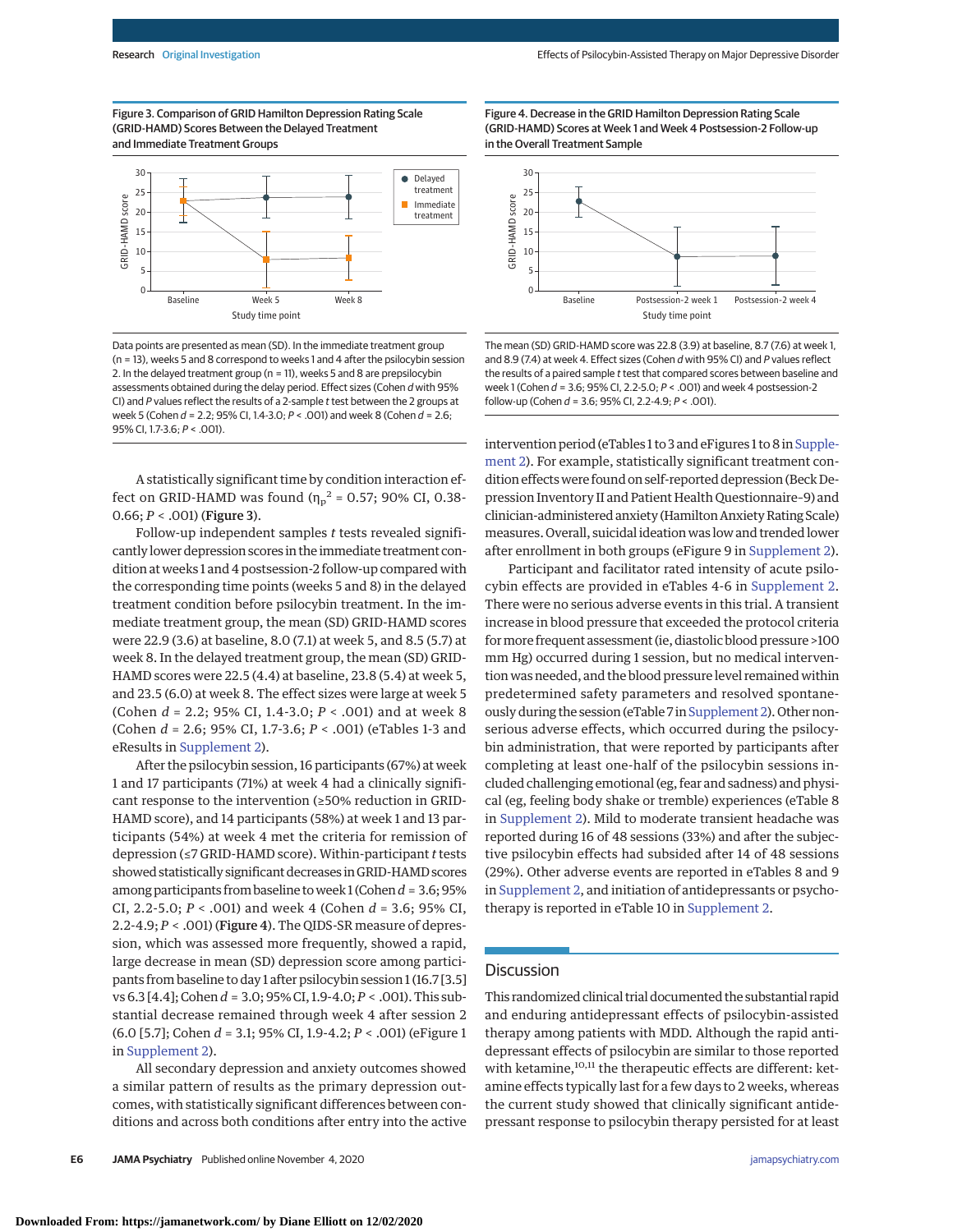4weeks,with 71% of the participants continuing to show a clinically significant response (≥50% reduction in GRID-HAMD score) at week 4 of follow-up. Furthermore, psilocybin was found to have low potential for addiction $22$  and a minimal adverse event profile,  $22,23$  suggesting therapeutic advantages with less risk for associated problems than ketamine.<sup>12</sup> The present findings in patients with MDD are consistent with results of studies that reported on the effectiveness of psilocybinassisted therapy in producing antidepressant effects among patients with cancer who had psychological distress<sup>16,17,47</sup> and a small open-label study of patients with treatment-resistant depression.<sup>18</sup>

The mounting evidence of the use of psilocybin as an adjunct to treatment of a variety of psychiatric conditions (eg, depression, $16-18$  tobacco use disorder, $48$  and alcohol use disorder<sup>49</sup>) suggests a transdiagnostic mechanism of action. In several studies in patients<sup>16-18,49-51</sup> and in healthy volunteers,<sup>32,52</sup> the intensity of mystical-type experiences reported after psilocybin sessions was associated with favorable outcomes. Furthermore, cross-sectional studies have suggested that mystical-type and psychologically insightful experiences during a psychedelic session predict positive therapeutic effects.<sup>53-55</sup> Consistent with these previous studies, the current trial showed that psilocybin-occasioned mysticaltype, personally meaningful, and insightful experiences were associated with decreases in depression at 4 weeks (eResults in [Supplement 2\)](https://jamanetwork.com/journals/jama/fullarticle/10.1001/jamapsychiatry.2020.3285?utm_campaign=articlePDF%26utm_medium=articlePDFlink%26utm_source=articlePDF%26utm_content=jamapsychiatry.2020.3285). Furthermore, a recent report suggested that psilocybin may decrease negative affect and the neural correlates of negative affect,<sup>56</sup> which may be a mechanism underlying transdiagnostic efficacy. Taken together, these findings suggest that further studies into psychological and neural mechanisms across different psychiatric conditions are warranted.

The present trial showed that psilocybin administered in the context of supportive psychotherapy (approximately 11 hours) produced large, rapid, and sustained antidepressant effects. The effect sizes reported in this study were approximately 2.5 times greater than the effect sizes found in psychotherapy<sup>57</sup> and more than 4 times greater than the effect sizes found in psychopharmacological depression treatment studies.<sup>58</sup> These findings are consistent with literature that showed that combined pharmacotherapy and psychotherapy were more efficacious in the treatment of MDD than either intervention alone.<sup>59-61</sup> Furthermore, given that psilocybin was associated with nonserious adverse effects that were frequently reported as mild-to-moderate headache and challenging emotions that were limited to the time of sessions (eTables 8 and 9 in [Supplement 2\)](https://jamanetwork.com/journals/jama/fullarticle/10.1001/jamapsychiatry.2020.3285?utm_campaign=articlePDF%26utm_medium=articlePDFlink%26utm_source=articlePDF%26utm_content=jamapsychiatry.2020.3285), this intervention may be more acceptable to patients than widely prescribed

antidepressant medications that confer substantially more problematic effects (eg, suicidal ideation, decrease in sexual drive, and weight gain). The effectiveness of psilocybin therapy after a single or only a few administrations represents another substantial advantage over commonly used antidepressants that require daily administration.

# Strengths and Limitations

This study has some strengths. It had a randomized design and used GRID-HAMD as the primary outcome measure that was assessed by blinded clinician raters. The delayed treatment condition controlled for the possible effects of having been accepted into the trial and for the passage of time between screening and initial follow-up assessments. However, the delayed treatment condition did not control for other aspects of psilocybin administration, such as preparation and rapport building, postsession integration meetings, or expectancy effects. Although placebo and active treatment controlled designs are widely used in therapeutic trials,<sup>62</sup> they too have limitations owing to the highly discriminable effects of psilocybin.

This study has some other limitations. It had a shortterm follow-up, a small sample that was predominantly composed of White non-Hispanic participants, and included participants with low risk of suicide and moderately severe depression. Further research with larger and more diverse samples, longer-term follow-up, and a placebo control is needed to better ascertain the safety (eg, abuse potential of psilocybin, suicide risk, and emergence of psychosis) and efficacy of this intervention among patients with MDD. Another limitation is the psychotherapy approach $31$  that involved session facilitators from a variety of professional disciplines (eg, social work, psychology, psychiatry) and session facilitators without formal clinical training (eg, research assistants and clinical trainees). The type of psychotherapy offered and the characteristics of therapists should be explored in future studies.

# **Conclusions**

Results of this randomized clinical trial demonstrated the efficacy of psilocybin-assisted therapy in producing large, rapid, and sustained antidepressant effects among patients with MDD. These data expand the findings of previous studies involving patients with cancer and depression as well as patients with treatment-resistant depression by suggesting that psilocybin may be effective in the much larger population of MDD. Further studies are needed with active treatment or placebo controls and in larger and more diverse populations.

#### ARTICLE INFORMATION

**Accepted for Publication:** July 31, 2020. **Published Online:** November 4, 2020. doi[:10.1001/jamapsychiatry.2020.3285](https://jamanetwork.com/journals/jama/fullarticle/10.1001/jamapsychiatry.2020.3285?utm_campaign=articlePDF%26utm_medium=articlePDFlink%26utm_source=articlePDF%26utm_content=jamapsychiatry.2020.3285)

**Open Access:** This is an open access article distributed under the terms of the [CC-BY License.](https://jamanetwork.com/journals/jamapsychiatry/pages/instructions-for-authors?utm_campaign=articlePDF%26utm_medium=articlePDFlink%26utm_source=articlePDF%26utm_content=jamapsychiatry.2020.3285#SecOpenAccess) © 2020 Davis AK et al.JAMA Psychiatry.

**Author Contributions:** Drs Davis and Griffiths had full access to all of the data in the study and take responsibility for the integrity of the data and the accuracy of the data analysis. Concept and design: Davis, Barrett, May, Cosimano, Johnson, Griffiths. Acquisition, analysis, or interpretation of data: Davis, Barrett, May, Sepeda, Johnson, Finan, Griffiths.

Drafting of the manuscript: Davis, Barrett, May, Cosimano, Sepeda, Griffiths. Critical revision of the manuscript for important intellectual content: Davis, Barrett, May, Sepeda, Johnson, Finan, Griffiths. Statistical analysis: Davis, Griffiths. Obtained funding: Barrett, Griffiths. Administrative, technical, or material support: Davis, Barrett, May, Cosimano, Sepeda, Finan, Griffiths.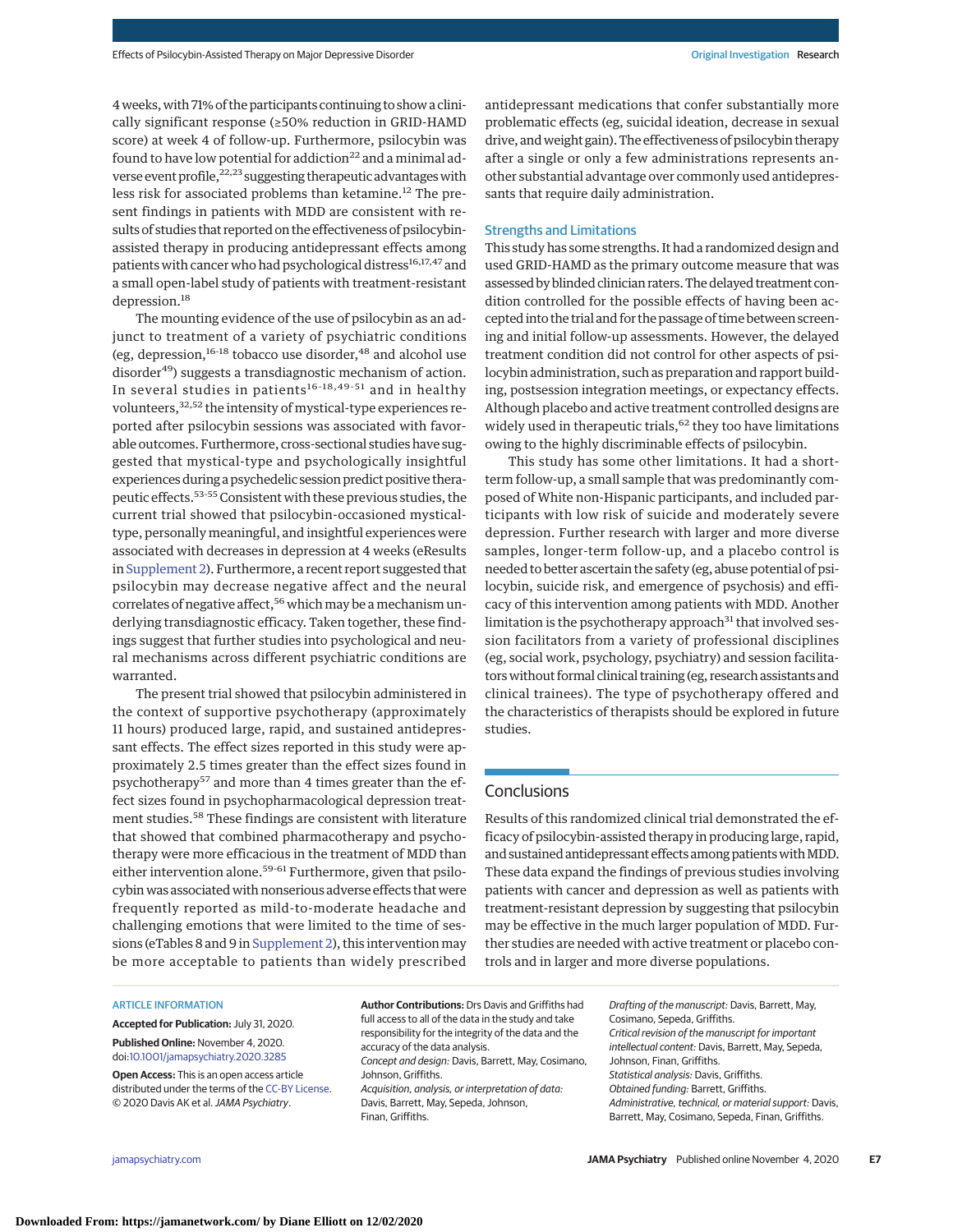Supervision: Davis, Barrett, May, Cosimano, Johnson, Griffiths.

**Conflict of Interest Disclosures:** Dr Davis reported being a board member at Source Research Foundation. Dr Johnson reported receiving grants from Heffter Research Institute outside the submitted work and personal fees as a consultant and/or advisory board member from Beckley Psychedelics Ltd, Entheogen Biomedical Corp, Field Trip Psychedelics Inc, Mind Medicine Inc, and Otsuka Pharmaceutical Development & Commercialization Inc. Dr Griffiths reported being a board member at Heffter Research Institute and receiving grants from Heffter Research Institute outside the submitted work. No other disclosures were reported.

**Funding/Support:** This study was funded in part by a crowd-sourced funding campaign organized by Tim Ferriss; a grant from the Riverstyx Foundation; and grants from Tim Ferriss, Matt Mullenweg, Craig Nerenberg, Blake Mycoskie, and the Steven and Alexandra Cohen Foundation. Drs Davis and May were supported by postdoctoral training grant T32DA07209 from NIDA. Dr Finan was supported by grant K23DA035915 from NIDA. Drs Griffiths and Johnson were partially supported by grant R01DA03889 from NIDA. The Center for Psychedelic and Consciousness Research is funded by the Steven and Alexandra Cohen Foundation and has received support from Tim Ferriss, Matt Mullenweg, Craig Nerenberg, and Blake Mycoskie.

**Role of the Funder/Sponsor:** The funders had no role in the design and conduct of the study; collection, management, analysis, and interpretation of the data; preparation, review, or approval of the manuscript; and decision to submit the manuscript for publication.

**Additional Contributions:** Annie Umbricht, MD, and Eric Strain, MD, provided medical oversight during the study sessions. Jessiy Salwen, PhD, and Mary Bailes, LCPC, served as blinded clinician raters. Natalie Gukasyan, MD; Laura Doyle, BA; John Clifton, BS; Kasey Cox, MS; and Rhiannon Mayhugh, PhD, facilitated the intervention sessions. These individuals, from Johns Hopkins University, received no additional compensation, outside of their usual salary, for their contributions.

**Data Sharing Statement:** See [Supplement 3.](https://jamanetwork.com/journals/jama/fullarticle/10.1001/jamapsychiatry.2020.3285?utm_campaign=articlePDF%26utm_medium=articlePDFlink%26utm_source=articlePDF%26utm_content=jamapsychiatry.2020.3285)

#### **REFERENCES**

**1**. World Health Organization. Depression fact sheet. World Health Organization. Published December 2019. Accessed January 11, 2020. [https://www.who.int/mediacentre/factsheets/](https://www.who.int/mediacentre/factsheets/fs369/en/) [fs369/en/](https://www.who.int/mediacentre/factsheets/fs369/en/)

**2**. Walker ER, McGee RE, Druss BG. Mortality in mental disorders and global disease burden implications: a systematic review and meta-analysis.JAMA Psychiatry. 2015;72(4):334-341. doi[:10.1001/jamapsychiatry.2014.2502](https://jamanetwork.com/journals/jama/fullarticle/10.1001/jamapsychiatry.2014.2502?utm_campaign=articlePDF%26utm_medium=articlePDFlink%26utm_source=articlePDF%26utm_content=jamapsychiatry.2020.3285)

**3**. Hasin DS, Sarvet AL, Meyers JL, et al. Epidemiology of adult DSM-5 major depressive disorder and its specifiers in the United States. JAMA Psychiatry. 2018;75(4):336-346. doi[:10.1001/](https://jamanetwork.com/journals/jama/fullarticle/10.1001/jamapsychiatry.2017.4602?utm_campaign=articlePDF%26utm_medium=articlePDFlink%26utm_source=articlePDF%26utm_content=jamapsychiatry.2020.3285) [jamapsychiatry.2017.4602](https://jamanetwork.com/journals/jama/fullarticle/10.1001/jamapsychiatry.2017.4602?utm_campaign=articlePDF%26utm_medium=articlePDFlink%26utm_source=articlePDF%26utm_content=jamapsychiatry.2020.3285)

**4**. Greenberg PE, Fournier A-A, Sisitsky T, Pike CT, Kessler RC. The economic burden of adults with major depressive disorder in the United States (2005 and 2010).J Clin Psychiatry. 2015;76(2):155- 162. doi[:10.4088/JCP.14m09298](https://dx.doi.org/10.4088/JCP.14m09298)

**5**. Kolovos S, van Tulder MW, Cuijpers P, et al. The effect of treatment as usual on major depressive disorder: a meta-analysis.J Affect Disord. 2017;210: 72-81. doi[:10.1016/j.jad.2016.12.013](https://dx.doi.org/10.1016/j.jad.2016.12.013)

**6**. Morilak DA, Frazer A. Antidepressants and brain monoaminergic systems: a dimensional approach to understanding their behavioural effects in depression and anxiety disorders. Int J Neuropsychopharmacol. 2004;7(2):193-218. doi[:10.](https://dx.doi.org/10.1017/S1461145704004080) [1017/S1461145704004080](https://dx.doi.org/10.1017/S1461145704004080)

**7**. Gaynes BN, Warden D, Trivedi MH, Wisniewski SR, Fava M, Rush AJ. What did STAR\*D teach us? Results from a large-scale, practical, clinical trial for patients with depression. Psychiatr Serv. 2009;60 (11):1439-1445. doi[:10.1176/ps.2009.60.11.1439](https://dx.doi.org/10.1176/ps.2009.60.11.1439)

**8**. Nemeroff CB. Prevalence and management of treatment-resistant depression.[J Clin Psychiatry](https://www.ncbi.nlm.nih.gov/pubmed/17640154). [2007;68\(suppl 8\):17-25.](https://www.ncbi.nlm.nih.gov/pubmed/17640154)

**9**. Abdallah CG, Sanacora G, Duman RS, Krystal JH. The neurobiology of depression, ketamine and rapid-acting antidepressants: is it glutamate inhibition or activation? Pharmacol Ther. 2018;190: 148-158. doi[:10.1016/j.pharmthera.2018.05.010](https://dx.doi.org/10.1016/j.pharmthera.2018.05.010)

**10**. Dutta A, McKie S, Deakin JFW. Ketamine and other potential glutamate antidepressants. Psychiatry Res. 2015;225(1-2):1-13. doi[:10.1016/j.](https://dx.doi.org/10.1016/j.psychres.2014.10.028) [psychres.2014.10.028](https://dx.doi.org/10.1016/j.psychres.2014.10.028)

**11**. Fond G, Loundou A, Rabu C, et al. Ketamine administration in depressive disorders: a systematic review and meta-analysis. Psychopharmacology (Berl). 2014;231(18):3663-3676. doi[:10.1007/s00213-](https://dx.doi.org/10.1007/s00213-014-3664-5) [014-3664-5](https://dx.doi.org/10.1007/s00213-014-3664-5)

**12**. Morgan CJA, Curran HV; Independent Scientific Committee on Drugs. Ketamine use: a review. Addiction. 2012;107(1):27-38. doi[:10.1111/j.1360-0443.](https://dx.doi.org/10.1111/j.1360-0443.2011.03576.x) [2011.03576.x](https://dx.doi.org/10.1111/j.1360-0443.2011.03576.x)

**13**. Martín-Ruiz R, Puig MV, Celada P, et al. Control of serotonergic function in medial prefrontal cortex by serotonin-2A receptors through a glutamate-dependent mechanism.J Neurosci. 2001;21(24):9856-9866. doi[:10.1523/JNEUROSCI.](https://dx.doi.org/10.1523/JNEUROSCI.21-24-09856.2001) [21-24-09856.2001](https://dx.doi.org/10.1523/JNEUROSCI.21-24-09856.2001)

**14**. Vollenweider FX, Kometer M. The neurobiology of psychedelic drugs: implications for the treatment of mood disorders. Nat Rev Neurosci. 2010;11(9): 642-651. doi[:10.1038/nrn2884](https://dx.doi.org/10.1038/nrn2884)

**15**. Nichols DE. Psychedelics. Pharmacol Rev. 2016; 68(2):264-355. doi[:10.1124/pr.115.011478](https://dx.doi.org/10.1124/pr.115.011478)

**16**. Griffiths RR, Johnson MW, Carducci MA, et al. Psilocybin produces substantial and sustained decreases in depression and anxiety in patients with life-threatening cancer: a randomized double-blind trial.J Psychopharmacol. 2016;30(12): 1181-1197. doi[:10.1177/0269881116675513](https://dx.doi.org/10.1177/0269881116675513)

**17**. Ross S, Bossis A, Guss J, et al. Rapid and sustained symptom reduction following psilocybin treatment for anxiety and depression in patients with life-threatening cancer: a randomized controlled trial.J Psychopharmacol. 2016;30(12): 1165-1180. doi[:10.1177/0269881116675512](https://dx.doi.org/10.1177/0269881116675512)

**18**. Carhart-Harris RL, Bolstridge M, Rucker J, et al. Psilocybin with psychological support for treatment-resistant depression: an open-label feasibility study. Lancet Psychiatry. 2016;3(7):619- 627. doi[:10.1016/S2215-0366\(16\)30065-7](https://dx.doi.org/10.1016/S2215-0366(16)30065-7)

**19**. Goldberg SB, Pace BT, Nicholas CR, Raison CL, Hutson PR. The experimental effects of psilocybin on symptoms of anxiety and depression:

a meta-analysis. Psychiatry Res. 2020;284:112749. doi[:10.1016/j.psychres.2020.112749](https://dx.doi.org/10.1016/j.psychres.2020.112749)

**20**. Gable RS. Toward a comparative overview of dependence potential and acute toxicity of psychoactive substances used nonmedically. Am J Drug Alcohol Abuse. 1993;19(3):263-281. doi[:10.](https://dx.doi.org/10.3109/00952999309001618) [3109/00952999309001618](https://dx.doi.org/10.3109/00952999309001618)

**21**. Gable RS. Acute toxic effects of club drugs. J Psychoactive Drugs. 2004;36(3):303-313. doi[:10.](https://dx.doi.org/10.1080/02791072.2004.10400031) [1080/02791072.2004.10400031](https://dx.doi.org/10.1080/02791072.2004.10400031)

**22**. Johnson MW, Griffiths RR, Hendricks PS, Henningfield JE. The abuse potential of medical psilocybin according to the 8 factors of the Controlled Substances Act. Neuropharmacology. 2018;142:143-166. doi[:10.1016/j.neuropharm.2018.](https://dx.doi.org/10.1016/j.neuropharm.2018.05.012) [05.012](https://dx.doi.org/10.1016/j.neuropharm.2018.05.012)

**23**. Studerus E, Kometer M, Hasler F, Vollenweider FX. Acute, subacute and long-term subjective effects of psilocybin in healthy humans: a pooled analysis of experimental studies. J Psychopharmacol. 2011;25(11):1434-1452. doi[:10.1177/](https://dx.doi.org/10.1177/0269881110382466) [0269881110382466](https://dx.doi.org/10.1177/0269881110382466)

**24**. First MB, Williams JBW, Karg RS, Spitzer RL. Structured Clinical Interview for DSM-5 Disorders, Clinician Version (SCID-5-CV). American Psychiatric Association; 2016.

**25**. Hamilton M. A rating scale for depression. J Neurol Neurosurg Psychiatry. 1960;23(1):56-62. doi[:10.1136/jnnp.23.1.56](https://dx.doi.org/10.1136/jnnp.23.1.56)

**26**. Williams JBW, Kobak KA, Bech P, et al. The GRID-HAMD: standardization of the Hamilton Depression Rating Scale. Int Clin Psychopharmacol. 2008;23(3):120-129. doi[:10.1097/YIC.](https://dx.doi.org/10.1097/YIC.0b013e3282f948f5) [0b013e3282f948f5](https://dx.doi.org/10.1097/YIC.0b013e3282f948f5)

**27**. Wei LJ, Lachin JM. Properties of the urn randomization in clinical trials. Control Clin Trials. 1988;9(4):345-364. doi[:10.1016/0197-2456\(88\)](https://dx.doi.org/10.1016/0197-2456(88)90048-7) [90048-7](https://dx.doi.org/10.1016/0197-2456(88)90048-7)

**28**. Fekadu A, Wooderson S, Donaldson C, et al. A multidimensional tool to quantify treatment resistance in depression: the Maudsley staging method.J Clin Psychiatry. 2009;70(2):177-184. doi: [10.4088/JCP.08m04309](https://dx.doi.org/10.4088/JCP.08m04309)

**29**. Carey V, Gentleman R. randPack: Randomization routines for clinical trials. R package version 1.32.0. Bioconductor; 2018. Accessed August 1, 2017. [https://www.bioconductor.org/](https://www.bioconductor.org/packages/release/bioc/html/randPack.html) [packages/release/bioc/html/randPack.html](https://www.bioconductor.org/packages/release/bioc/html/randPack.html)

**30**. R Foundation. R Project for Statistical Computing. Accessed August 1, 2017. [https://www.](https://www.R-project.org/) [R-project.org/](https://www.R-project.org/)

**31**. Johnson M, Richards W, Griffiths R. Human hallucinogen research: guidelines for safety. J Psychopharmacol. 2008;22(6):603-620. doi[:10.](https://dx.doi.org/10.1177/0269881108093587) [1177/0269881108093587](https://dx.doi.org/10.1177/0269881108093587)

**32**. Griffiths RR, Richards WA, McCann U, Jesse R. Psilocybin can occasion mystical-type experiences having substantial and sustained personal meaning and spiritual significance. Psychopharmacology (Berl). 2006;187(3):268-283. doi[:10.1007/s00213-006-](https://dx.doi.org/10.1007/s00213-006-0457-5) [0457-5](https://dx.doi.org/10.1007/s00213-006-0457-5)

**33**. Griffiths RR, Johnson MW, Richards WA, Richards BD, McCann U, Jesse R. Psilocybin occasioned mystical-type experiences: immediate and persisting dose-related effects. Psychopharmacology (Berl). 2011;218(4):649-665. doi[:10.1007/s00213-011-2358-5](https://dx.doi.org/10.1007/s00213-011-2358-5)